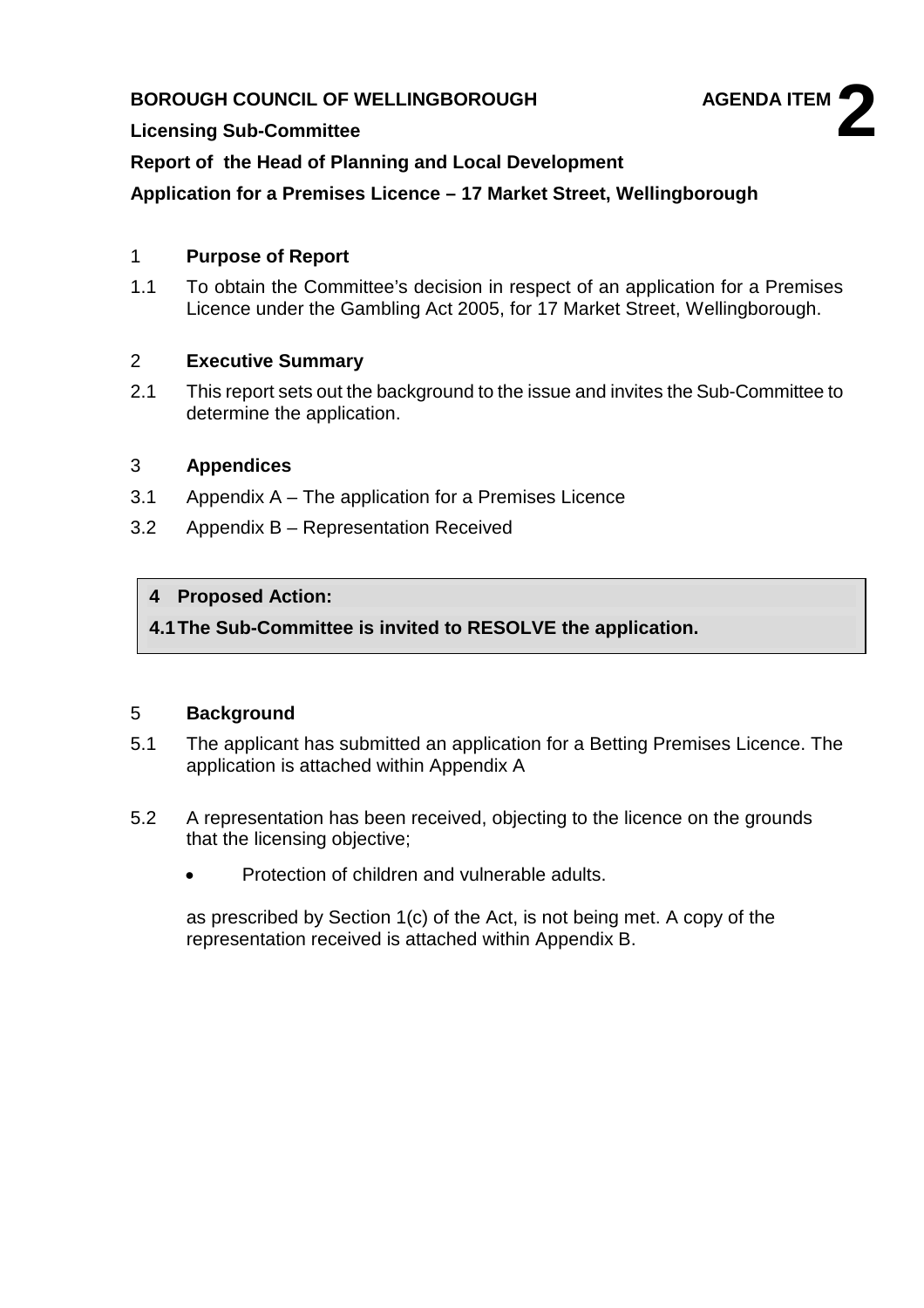#### 6 **Discussion**

- 6.1 The application was advertised on a notice outside the premises, within a local newspaper and on the Licensing Unit website. The application attracted 1 representation.
- 6.2 The representation relates to concerns over the use of the premises as a betting shop.
- 6.3 No representations were received from the Responsible Authorities Police, Environmental Health, Fire & Rescue Service, Planning, Child Protection, Her Majesty's Revenues & Customs and the Gambling Commission.
- 6.4 Before considering the representation received, Members will need to determine whether the representation is valid. In making this decision consideration should be given to whether the representation came from a party who can be classified as being an 'Interested party' and then whether the content of the representation is relevant to be considered.
- 6.5 Interested parties are defined in Section 158 of the Gambling Act 2005 as: *"For the purposes of this Part a person is an interested party in relation to an application for or in respect of a premises licence if, in the opinion of the licensing authority which issues the licence or to which the applications is made, the person:* 
	- *a) lives sufficiently close to the premises to be likely to be affected by the authorised activities,*
	- *b) has business interests that might be affected by the authorised activities, or c) represents persons who satisfy paragraph (a) or (b)"*
- 6.6 When considering an application made under the Act, section 153(1) requires the Council to aim to permit the use of the premises for gambling as long as the Council thinks that it is;
	- (a) in accordance with any relevant code of practice issued by the Gambling Commission;
	- (b) in accordance with any relevant guidance issued by the Gambling Commission;
	- (c) reasonably consistent with the Licensing Objectives (subject to a) and b) above), and
	- (d) in accordance with the Council's own Statement of Licensing These documents must therefore be considered before making the decision.
- 6.7 The Council may not take into consideration the following issues when determining an application;
	- the expected demand for the gambling facilities sought and;
	- whether or not the proposed facilities are likely to be permitted in accordance with legislation relating to planning or building.
- 6.8 Gambling Commission's Guidance to Licensing Authorities states that moral objections to gambling are not a valid reason to reject applications for premises licences.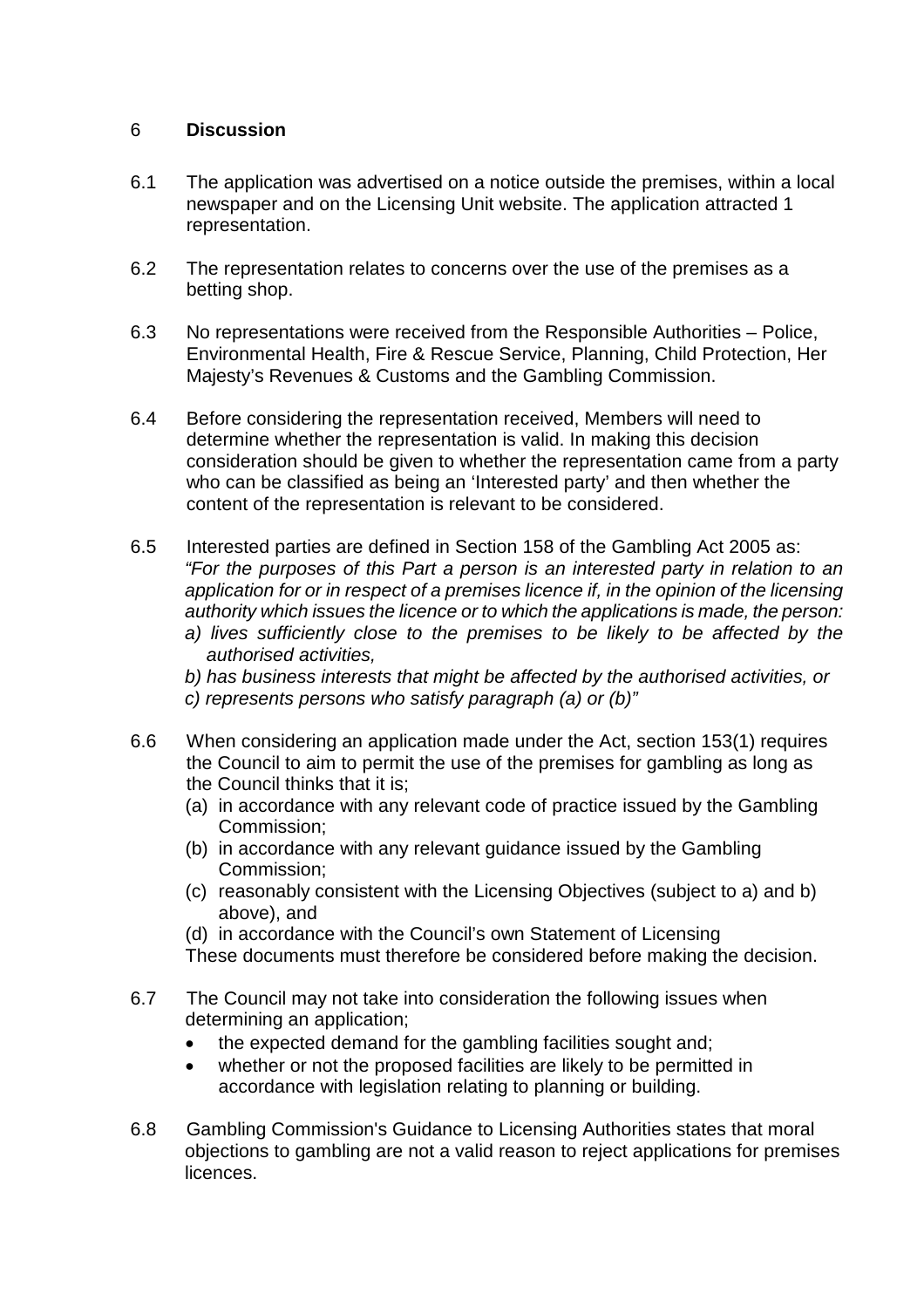- 6.9 Demand issues also cannot be considered with regard to the location of premises, but if demand is directly considered in terms of the licensing objectives, it becomes relevant to decision-making.
- 6.10 Relevant sections of the councils Statement of licensing policy with respect to this application are listed below. The below list is not exhaustive and the policy should be considered fully prior to making decisions with respect to applications:-
	- *1.24 Preventing gambling from being a source of crime or disorder, being associated with crime or disorder or being used to support crime - This licensing authority is aware that the Gambling Commission takes a leading*  role in preventing gambling from being a source of crime. The Gambling *Commission's Guidance does however envisage that licensing authorities should pay attention to the proposed location of gambling premises in terms of this licensing objective. Thus, where an area has known high levels of organised crime this authority will consider carefully whether gambling premises are suitable to be located there and whether conditions may be suitable such as the provision of door supervisors. This licensing authority is aware of the distinction between disorder and nuisance and will consider factors (for example whether police assistance was required and how threatening the behaviour was to those who could see it) so as to make that distinction.*
	- *1.26 Protecting children and other vulnerable persons from being harmed or exploited by gambling - This licensing authority has noted the Gambling Commission's Guidance that this objective means preventing children from taking part in gambling (as well as restriction of advertising so that gambling products are not aimed at or are, particularly attractive to children). The licensing authority will therefore consider, as suggested in the Gambling Commission's Guidance, whether specific measures are required at particular premises, with regard to this licensing objective. Appropriate measures may include supervision of entrances / machines, segregation of areas etc.*
- 6.11 Decisions upon whether conditions should be imposed upon a licence should be made on a case by case basis, and must be proportionate and be:
	- relevant to the need to make the proposed building suitable as a gambling facility;
	- directly related to the premises and the type of licence applied for;
	- fairly and reasonably related to the scale and type of premises; and
	- reasonable in all other respects.
- 6.12 Whilst having regard to the information provided by the applicant, the representations and also Borough Council of Wellingboroughs Statement of Licensing Policy, the Sub-Committee's decision must be made with a view to promoting one or more of the three licensing objectives, namely:
	- Ensuring gambling is kept free from crime and disorder
	- Ensuring gambling is conducted in a fair an open way
	- Protection of children and vulnerable adults.